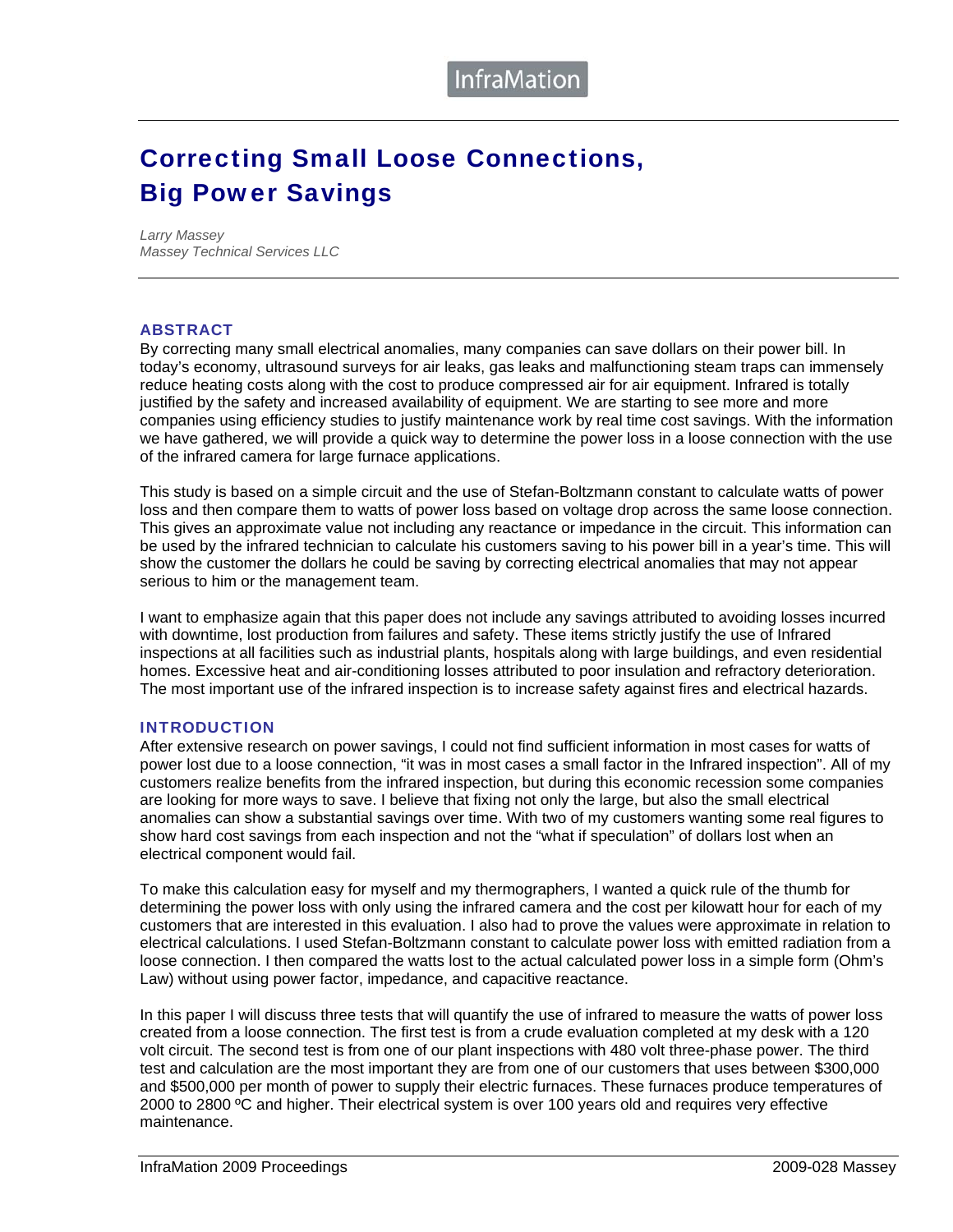### CALCULATIONS

In this paper we will use two equations: Ohm's Law and Stefan-Boltzmann Law (Gray Body).

Ohm's Law simply stating that: Power Loss =V x A. This equation will be used for the measured calculations. Where:  $V =$  volts and  $A =$  amps.

General information: " [2] The analysis of three-dimensional heat transfer problems is extremely difficult. It is common to simplify the mathematics by considering a less complicated two-dimensional or onedimensional case. In a one-dimensional case, the conductive heat transfer is given by the Fourier law:  $Q_{cd}$  -k( $(dT(x,t)/dx)$ ) where k is a material property called thermal conductivity. Thus, in a plate of thickness L with the stationary surface Temperature  $T_1$  and  $T_2$  where  $T_2>T_1$ , the rate of heat transfer is equal to  $Q_{cd} = (T_2 - T_1)/R$  where R is the thermal resistance, R=Lxk<sup>-1</sup>. Convection heat transfer is described in Newton's law of cooling:  $Q_{cv} = h_{cv}(T_s - T_f)$  where  $T_s$  is surface temperature,  $T_t$  is fluid temperature and  $h_c$  is convection heat transfer coefficient. The maximum radiation flux emitted by a blackbody is given by the Stefan-Boltzmann Law: Q<sub>rd</sub> = σ T<sub>s</sub><sup>4</sup> where σ is the Stefan-Boltzmann constant. Gray bodies are characterized with emissivity E that varies from zero to unity and determines the energy emitted by radiation. We will be using unity in all examples".

Power Loss by IR Radiation =  $\sigma$  [(273+t<sub>warm</sub>)<sup>4</sup>-(273+t<sub>cool</sub>)<sup>4</sup>]. This equation will be used as the Infrared calculation.

Where:  $t =$  temperature in Celsius.

 $\sigma$  = Stefan-Boltzmann constant = 0.000000057 Watts/K $4m^2$ 

We need to remember that the Stefan-Boltzmann constant is in Watts/(square meter) and not in Watts. The complete equation is given below.

Radiative and Convective Power Loss =  $\epsilon\sigma(T_{hi}^4 - T_{lo}^4)A + hA(T_{hi} - T_{lo})$  where T is the absolute temperature, A the surface area, ε the emissivity, σ the Stefan-Boltzmann constant and h the convective coefficient. Conductive losses are neglected.

One additional item to remember while you read is that our tests relate to thermal energy and some interesting facts can be found in the case studies. While temperature is related to thermal energy, there is no absolute correlation between the amount of thermal energy of an object and its temperature. Temperature measures the concentration of thermal energy in an object in much the same way that density measures the concentration of matter in an object. As a result, a large object will have a much lower temperature than a small object with same amount of thermal energy.

Calculating the power loss from the Infrared imagery is difficult as one needs to know the surface area and the temperature of the surface. This is often very difficult to obtain on geometrically complex objects with large temperature gradients. But when the hot spot is due to a current flowing through a resistance, we can find the problem with Infrared and documentation of the power loss with Volts times Amps. Madding [1] has written a Watt loss calculation Excel Spreadsheet program that will do the math for you, provided you input the variables correctly.

In the first test, conducted in our office we compared the Infrared calculation with the actual calculations and were close. When completing the second test I could not get the calculation to be close. This may be from the small area and my estimates of the area of the loose connection. The final test which are very important to me and my customer are close which is exactly what we need to prove to plant management that we can give them an approximation of the amount of dollars they are wasting by not correcting power feeds to their furnaces, and also creating a large amount of loss feeding each furnace causing the furnace not to reach full power.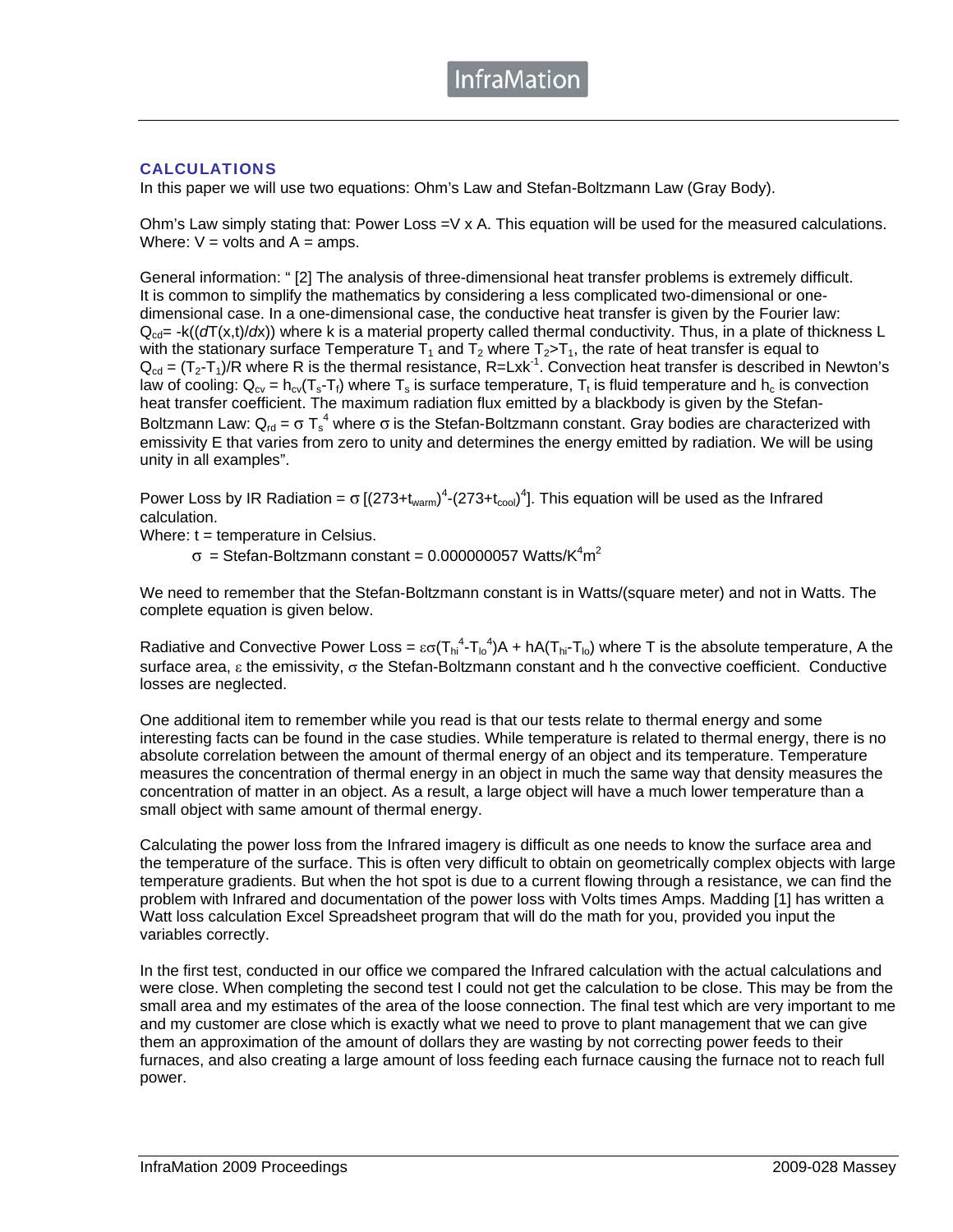### FIRST TEST: OFFICE BENCH TEST

Figure 1 shows the IR and digital image of the test completed in the office on a crude test bench.



*Figure 1. Thermogram/photo pair showing the test bench example of 120 volt circuit with a hair dryer.* 

Using the Infrared calculation we calculate 1.2 watts of power lost at the loose connection. Using the Ohm's law with voltage drop across the loose connection of 0.38 volts and a current 5.6 amps thru the circuit we get 2.13 watts of power lost at the loose connection. This test example does not prove a close relationship between the Infrared calculation and the calculated power loss, probably due to difficulty in estimating the area losing heat plus unaccounted heat lost by conduction through the wires. This example does not show any benefit from power loss to justify an infrared inspection except for the loose connection that has a high potential of a fire hazard which is major safety issue at every location.

### SECOND TEST: PLANT INSPECTION TEST

Figure 2 shows the IR and digital image of a test completed at one of our customer locations on a three phase 480 volt circuit to a motor. This test was completed with a low delta T to compare the infrared temperature calculations with the actual calculations.



*Figure 2. IR and photo pair showing thermal anomaly on motor circuit.*

Using the Infrared calculation we calculate 0.2 watts of power lost at the loose connection. Using the Ohm's law with voltage drop across the loose connection of 0.102 volts and a current of 24.9 amps through the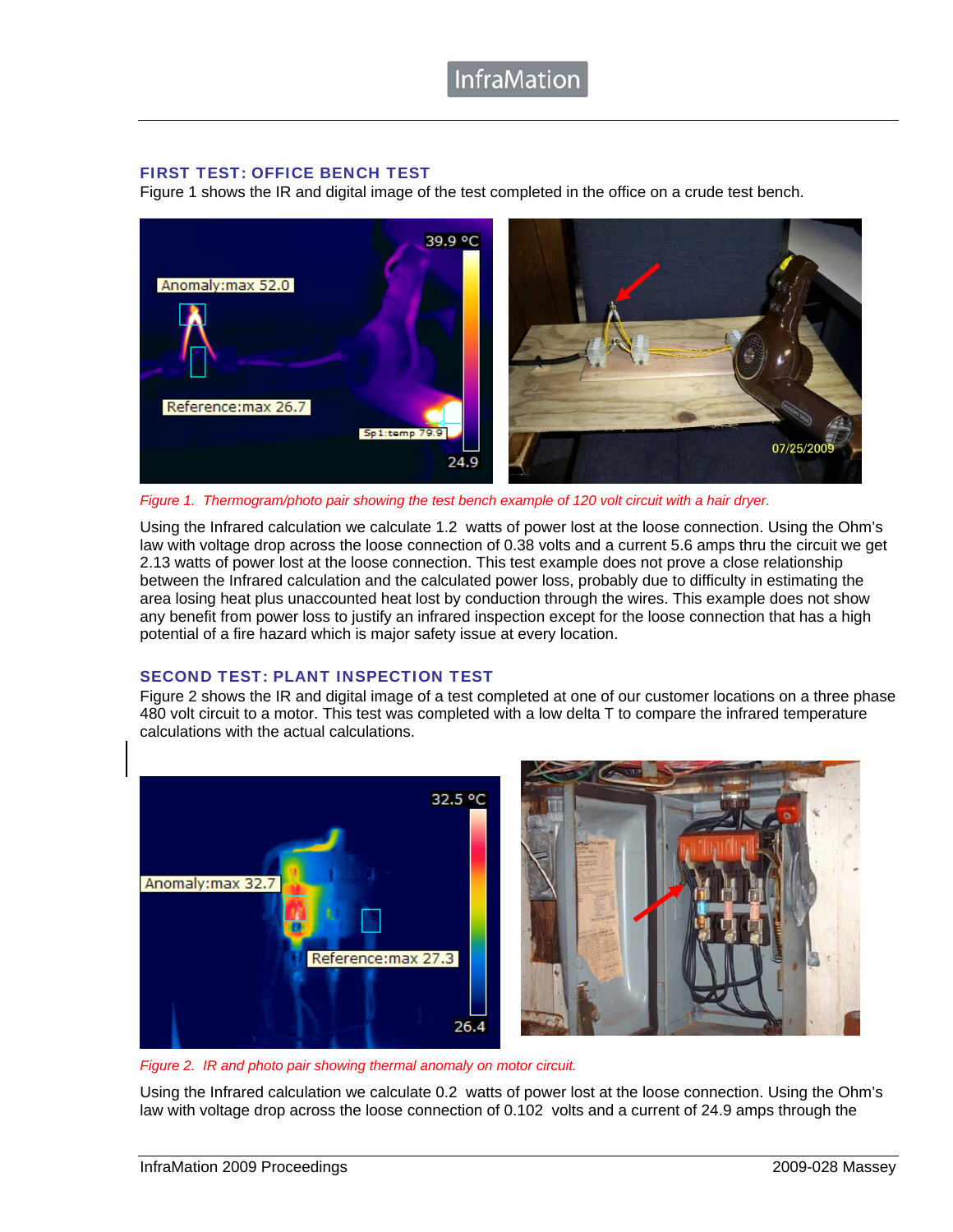circuit we get 2.53 watts of power lost at the loose connection. This test example does not show a close relationship between the Infrared calculation and the calculated power loss.

This example does not show any benefit from power loss to justify an infrared inspection except for the loose connection that has a potential of a future loss of production or fire hazard. Both are major issues and justification for infrared surveys even with the low delta temperature change.

### THIRD TEST: PLANT WITH MULTIPLE FURNACES TEST

In the next few examples we will be comparing the Watts lost by Infrared to the calculated Watts lost. A general overview of the plant is necessary to understand the importance of this project leading to this paper. The plant is over 100 years old, but by being efficient they are a valued part of our market place in the US and Global market place now and in the future.

The power system feeding the furnaces is 2300 volts single phase from multiple control tapped transformers for each building with 8" by ½" parallel bars feeding each furnace from a feeder setup as shown in Figure 3. Each building may house up to 24 furnaces. Each furnace is approximately 14' by 50' long. Each building is supplied by two or four booster units for start up and then parallel units for maximum fire. The booster transformers are 1 megawatt each and the parallel transformers are 2 megawatts each. The booster transformers feed the furnaces from a trough in the ground and the main parallel transformers supply power to the furnaces from overhead copper bars. The 2300 volts is reduced to an output of 30 to 100 volts and potential current of 3000 to 4000 amps to each furnace.

During our tests the voltage drops and currents were measured by plant engineering. Measurements were made with a volt meter and a flexible CT to go around the copper bar connections.

I will show that the infrared measurements for power loss will be close to the actual calculated values. The plant has multiple buildings with multiple furnaces for different orders. This company provides graphite material sales on a global scale. By providing a cost per hour savings we can help our customer to plan their maintenance work where it is most effective.



*Figure 3. Example sketch of a furnace building with booster and main transformers.*

Figure 4 shows the IR and digital image of a test completed at one of our customer locations on a single phase booster feed to one large furnace.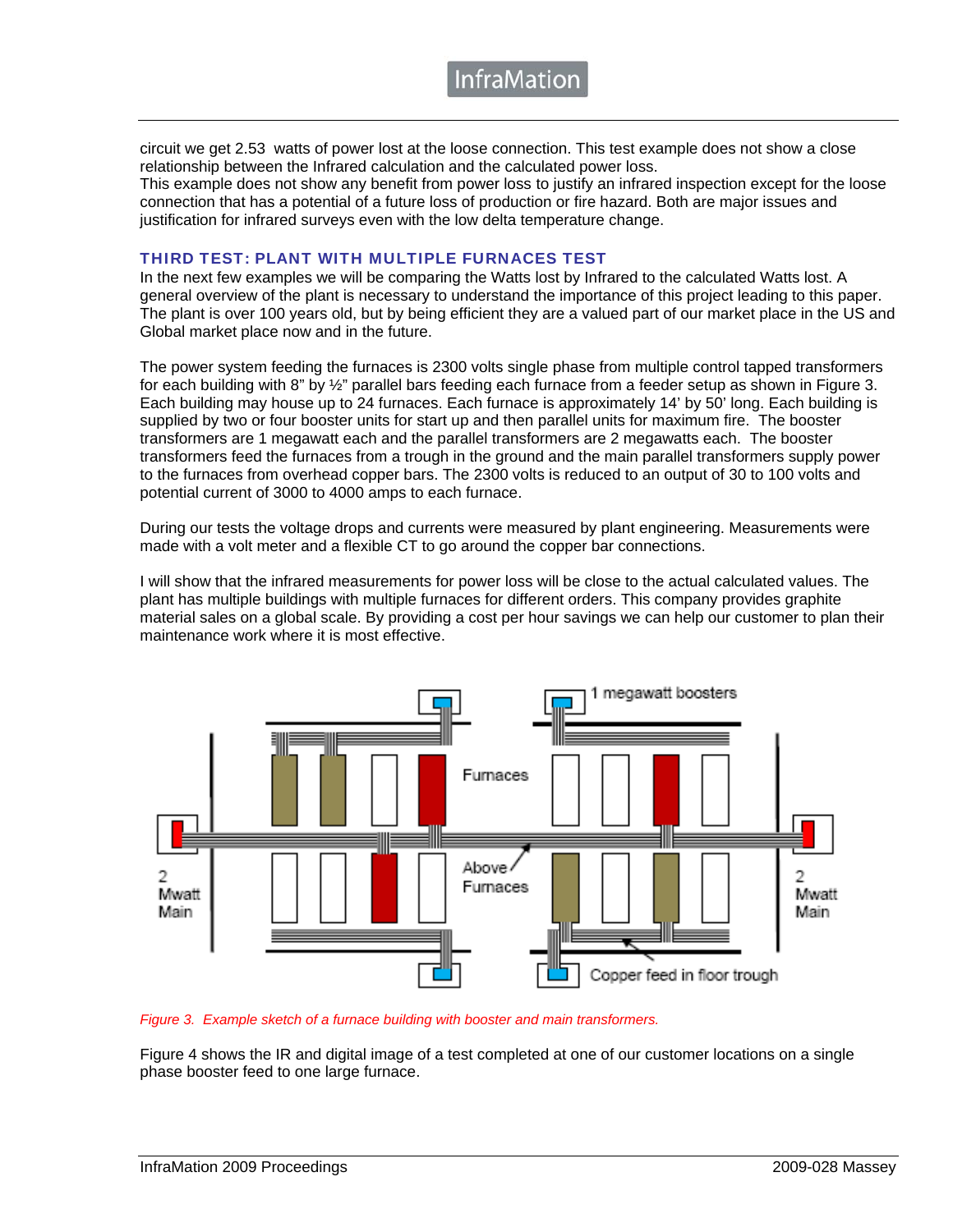### InfraMation



*Figure 4. Thermogram/photo pair showing the copper connection with an anomaly on the right phase.*

Below are the calculations for this comparison, along with the size of the copper bars between the points measured for the voltage drop. The remaining locations will only have the comparison values.

Copper bars are two parallel bars one set of measurements was taken to the right at 8" X 14" and the second set was vertical at 8" X 8".

Power Loss = using the Excel spreadsheet by Madding = 1566 watts. Power Loss =  $V \times A = 0.41 \times 3371 = 1383$  watts.

Energy cost for this plant is 3.9 cents per KW hour. Cost/hr = (\$/KWH) X Watts/1000.

In the example above using the 1566 watts and their average cost per KWH, a loss of \$0.06 per hour is shown. This is a small amount but, we cannot forget that is only one loose connection in the circuit for one furnace. Plant engineering using their collected data cleaned and tightened one bad connection and then retested the new data at the same amperage. The correction showed a savings of \$0.07 per hour of run time. Plant engineering corrected 6 connection problems at different locations and showed a \$0.44 per hour savings.



Figure 5 is a second example in which the infrared calculated watts vs. the measured watts were compared.

*Figure 5. Thermogram/photo pair showing the copper connection with an anomaly on the left phase.*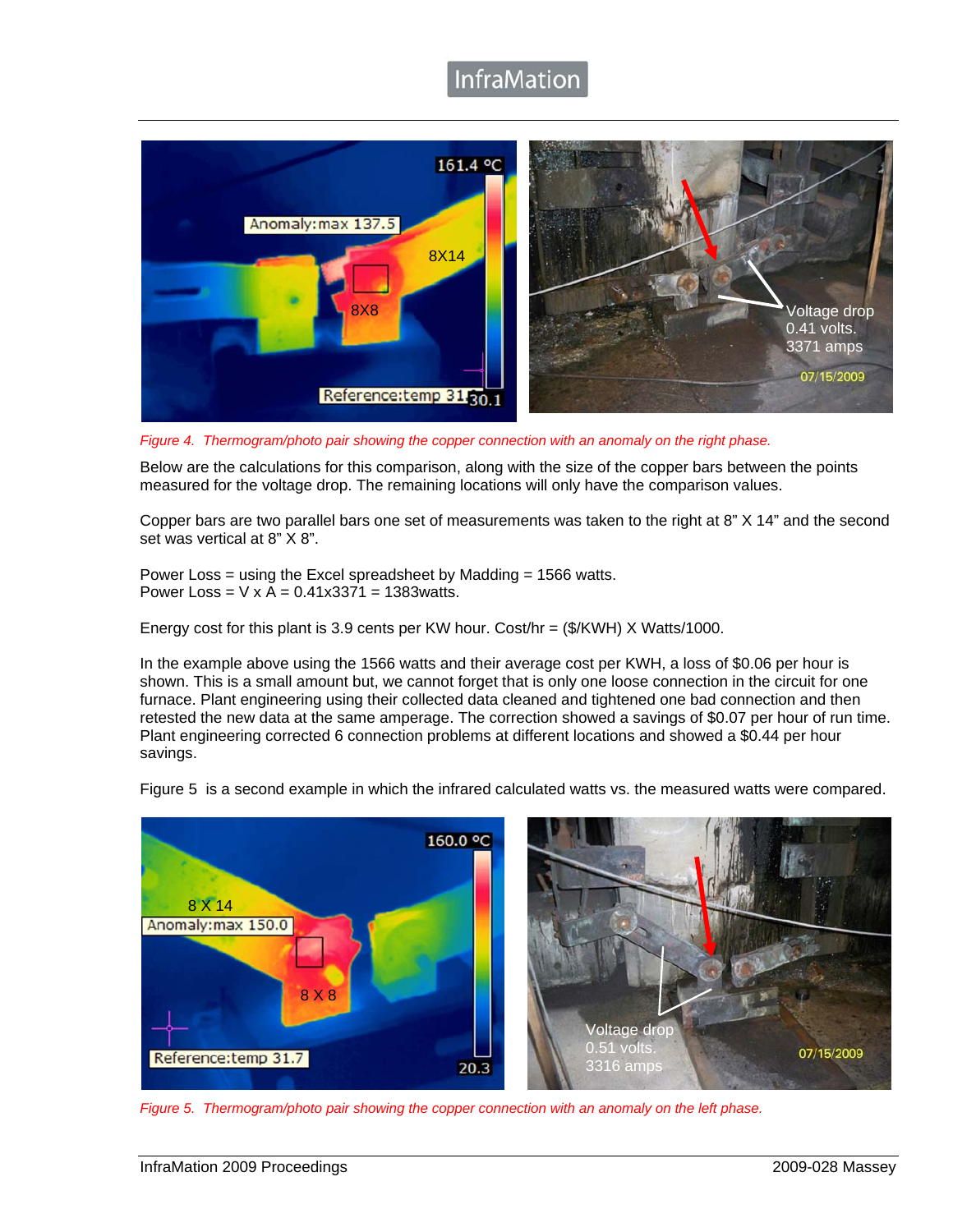### **InfraMatior**

Calculated power loss with infrared = 1838watts Calculated power loss with measurements = 1691watts

Figure 6 is a third example to compare the infrared calculated watts vs. the measured watts. The Infrared picture was tough to get in focus; water was running over the connections to help keep them cool. The water also may change our Infrared calculated watts.



*Figure 6. Thermogram/photo pair showing the copper connection with an anomaly on the right phase.*

Calculated power loss with infrared  $= 3720$  watts Calculated power loss with measurements = 3243 watts

Both of these power loss calculations will be near a \$0.12 per hour loss at the present cost per KWH with the new proposed power increase this would push electrical loss to near \$0.13 per hour and this is just a calculated approximate figure for only one loose connection in the series single phase circuit. We are not considering any power factor changes, transformer impedance or reactance.

### **SUMMARY**

From our study we proved the obvious that Infrared is generally used as a maintenance tool for finding anomalies that may and will cause catastrophic equipment failures, loss of production, potential for fires and the general environmental safety. Infrared imaging is the best tool for any maintenance force or consultant.

We showed that we must use an ambient radiant reference of the surrounding area and not a similar material in the same circuit for our calculations to be close. And close is all we need for this project to help our customer. Using average temperature instead of maximum temperature in some cases made the power loss closer, but I wanted to use maximum temperature until we have more baseline data.

We also showed that for this particular furnace design, that Infrared can also approximate a large amount of power being lost from loose connections, and the potential for excessive efficiency loss in the furnace when trying to reach maximum fire for a product, extended fire time and additional cost. These are the items that must be eliminated in today's economy.

We determined that the radiant energy from other sources in the area must be considered to get an exact loss of watts. It was apparent that we must also us a correct emissivity for a true calculated Infrared watts lost at the loose connection. We also showed that when measuring small areas and areas with different emissivity's the power loss at the loose connection may be off.

I feel the use of the Madding [1] Excel program is the quick way to determine the watts lost in a high amperage situation similar to our last examples.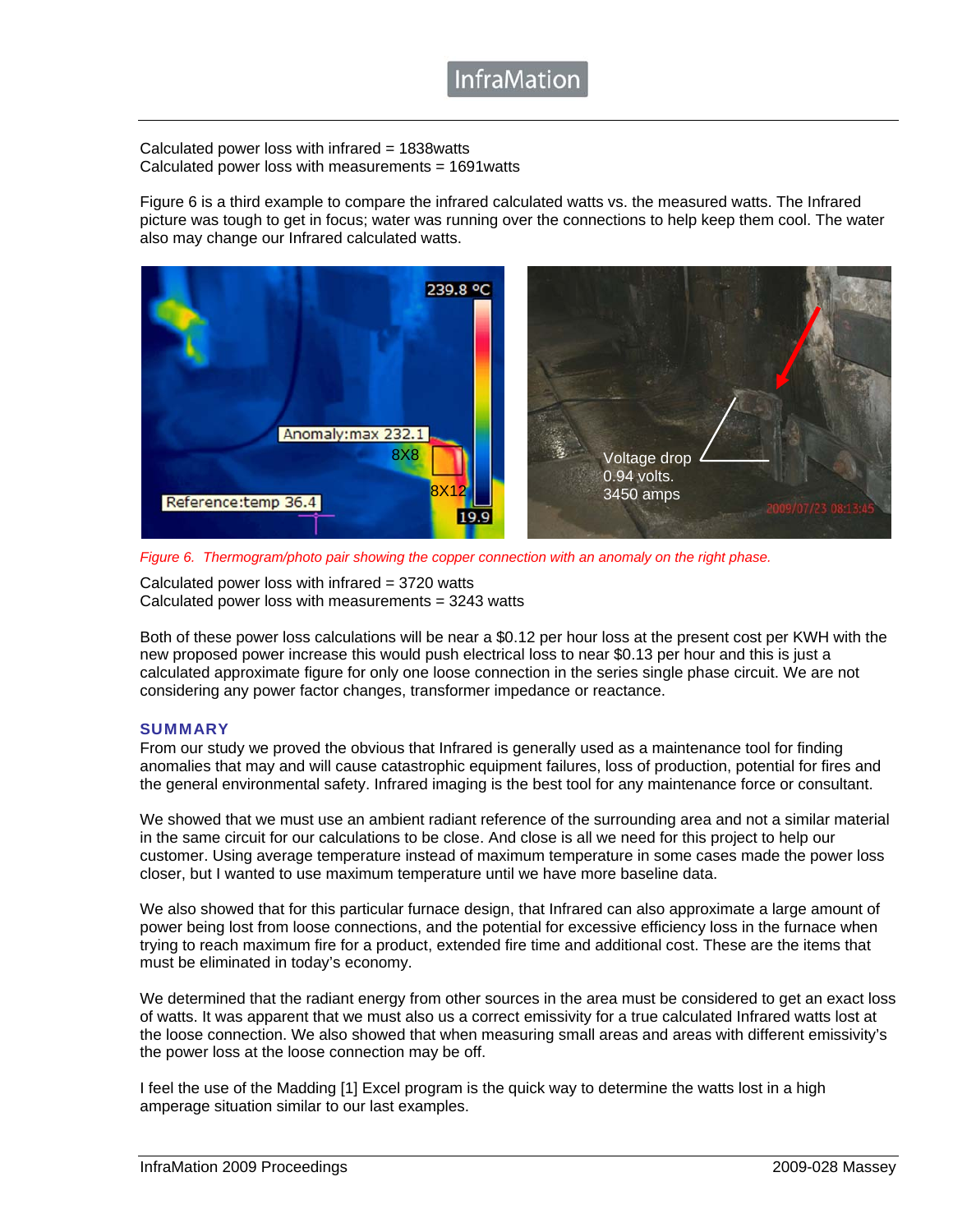This Infrared procedure can be used as a quick way to determine the improper connections associated with copper bars in an electrical furnace. And most important to show a quick dollar amount to management so they can implement corrective actions as soon as possible.

### **REFERENCES**

- 1. Robert Madding, Excel spreadsheet program for power loss in Watts.
- 2. Nondestructive Testing Handbook Volume 3, Infrared and Thermal Testing. Technical Editor Xavier P.V. Maldague. Editor Patrick O. Moore.

### ACKNOWLEDGEMENTS

The author wishes to thank the Infrared Training Center at FLIR Systems for their training, and the excellent FLIR equipment. Many thanks to Dr. Robert P. Madding, former Director Infrared Training Center, FLIR Systems, Inc. I would also like to thank my customers for providing the resources to make this work possible.

### ABOUT THE AUTHOR

Larry is a Level I thermographer, and has been using the technology for over 8 years in all types of industries. Larry is a Level III vibration analyst and has a background in electrical and mechanical engineering. Larry has worked in the shipbuilding and mining industries for over 30 years, with additional maintenance experience in the plastic and graphite industries.